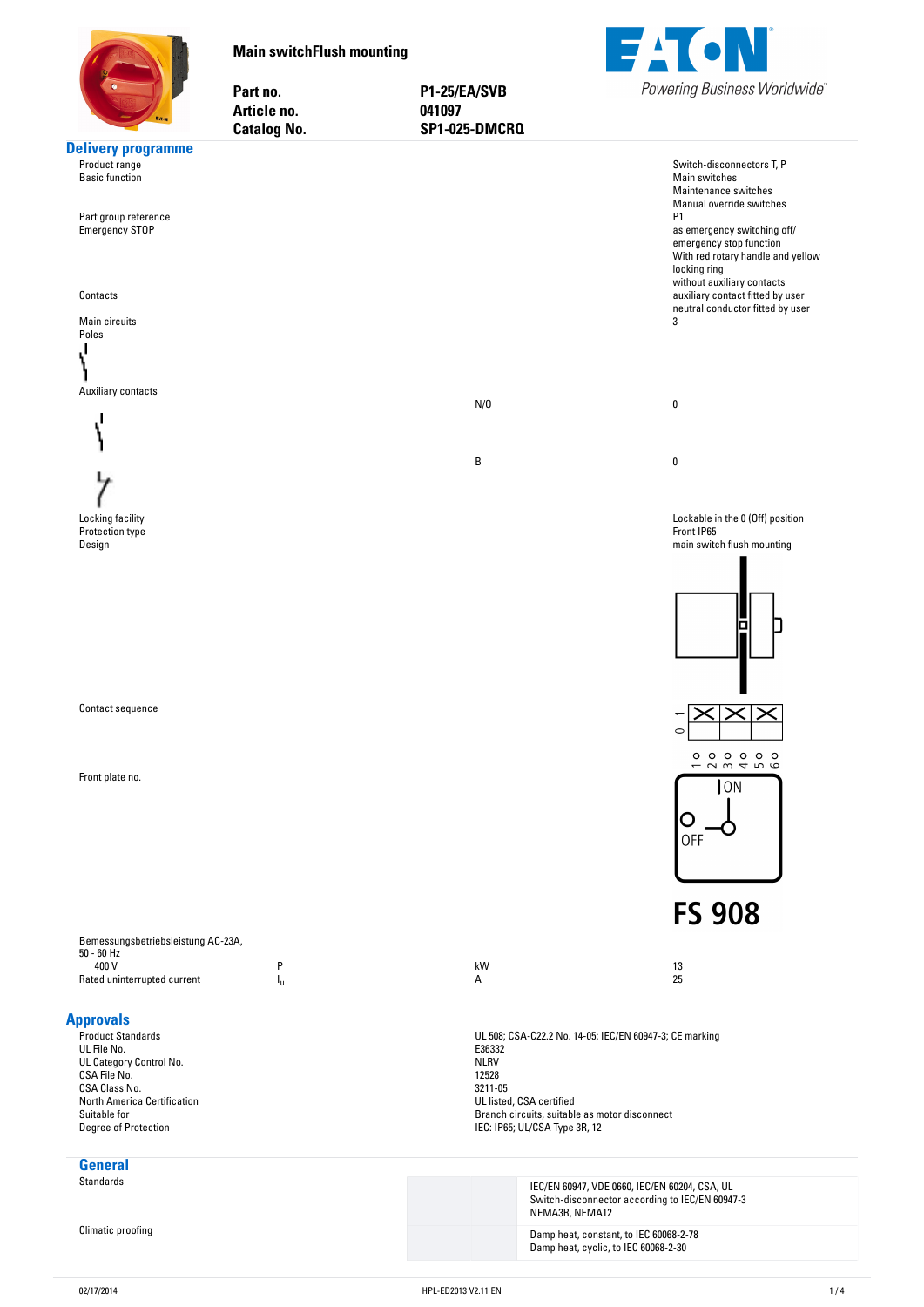| Ambient temperature                                                   |                             | °C                                  |                                                                     |
|-----------------------------------------------------------------------|-----------------------------|-------------------------------------|---------------------------------------------------------------------|
| Open                                                                  |                             | °C                                  | $-25 - +50$                                                         |
| Enclosed                                                              |                             | °C                                  | $-25 - +40$                                                         |
| Overvoltage category/pollution degree                                 |                             |                                     | III/3                                                               |
| Rated impulse withstand voltage                                       | $\mathsf{U}_{\mathsf{imp}}$ | V<br>AC                             | 6000                                                                |
| Mechanical shock resistance                                           |                             | g                                   | 15                                                                  |
| Mounting position                                                     |                             |                                     | As required                                                         |
| Protection against direct contact when actuated from front (EN 50274) |                             |                                     | Finger and back-of-hand proof                                       |
| <b>Contacts</b><br><b>Mechanical variables</b>                        |                             |                                     |                                                                     |
| Main circuits                                                         |                             |                                     | 3                                                                   |
| Poles<br>Auxiliary contacts                                           |                             |                                     |                                                                     |
|                                                                       |                             |                                     |                                                                     |
|                                                                       |                             | N/0                                 | 0                                                                   |
| <b>Electrical characteristics</b>                                     |                             | B                                   | 0                                                                   |
| Rated operational voltage                                             |                             |                                     |                                                                     |
|                                                                       | $\mathsf{U}_{\mathsf{e}}$   | V<br>AC                             | 690                                                                 |
| Rated uninterrupted current                                           | $I_{\rm u}$                 | А                                   | 25                                                                  |
| Note on rated uninterrupted current !u                                |                             |                                     | Rated uninterrupted current lu is specified for max. cross-section. |
| Load rating with intermittent operation, class 12                     |                             |                                     |                                                                     |
| AB 25 % DF                                                            |                             | x I <sub>e</sub>                    | $\overline{2}$                                                      |
| AB 40 % DF                                                            |                             | x I <sub>e</sub>                    | 1.6                                                                 |
| AB 60 % DF                                                            |                             | x l <sub>e</sub>                    | 1.3                                                                 |
| Short-circuit rating                                                  |                             |                                     |                                                                     |
| Fuse                                                                  |                             | A                                   | 25                                                                  |
|                                                                       |                             | $gG/$<br>gL                         |                                                                     |
| Rated short-time withstand current (1 s current)                      | $I_{\text{cw}}$             | $\mathsf{A}_{\mathsf{rms}}$         | 640                                                                 |
|                                                                       |                             |                                     |                                                                     |
| Note on rated short-time withstand current lcw                        |                             |                                     | Current for a time of 1 second                                      |
| <b>Switching capacity</b>                                             |                             |                                     |                                                                     |
| Bemessungsausschaltvermögen cos o nach IEC 60947-3                    |                             | Α                                   |                                                                     |
| 230 V                                                                 |                             | Α                                   | 190                                                                 |
| 400/415V                                                              |                             | Α                                   | 150                                                                 |
| 500 V                                                                 |                             | Α                                   | 170                                                                 |
| 690 V                                                                 |                             | Α                                   | 150                                                                 |
| Safe isolation to EN 61140                                            |                             |                                     |                                                                     |
| between the contacts                                                  |                             | ${\sf V}$<br>$\mathsf{A}\mathsf{C}$ | 440                                                                 |
| Current heat loss per contact at le                                   |                             | W                                   | 1.1                                                                 |
| Lifespan, mechanical                                                  | Operations                  | $\pmb{\mathsf{x}}$<br>$10^6$        | > 0.3                                                               |
| Maximum operating frequency                                           | Operations/<br>h            |                                     | 1200                                                                |
| AC                                                                    |                             |                                     |                                                                     |
| $AC-3$                                                                |                             |                                     |                                                                     |
| Rating, motor load switch                                             |                             |                                     |                                                                     |
| 220 V 230 V                                                           | $\sf P$<br>P                | $\mathsf{k}\mathsf{W}$              |                                                                     |
| 380 V 400 V                                                           | P                           | kW                                  | 5.5                                                                 |
| 400 V 415 V                                                           | P                           | kW<br>kW                            | 7.5                                                                 |
| 500 V                                                                 | ${\sf P}$                   | kW                                  | 7.5                                                                 |
| 690 V                                                                 | ${\sf P}$                   | kW                                  | 7.5                                                                 |
| Bemessungsbetriebsstrom Motorschalter                                 |                             |                                     | 7.5                                                                 |
| 230 V                                                                 |                             |                                     |                                                                     |
| 400V 415 V                                                            | $I_{e}$                     | А                                   | 19.6                                                                |
|                                                                       | $I_{e}$                     | Α                                   | 15.2                                                                |
| 500 V<br>690 V                                                        | $I_{e}$<br>$I_{e}$          | А<br>А                              | 12.1<br>$\bf 8.8$                                                   |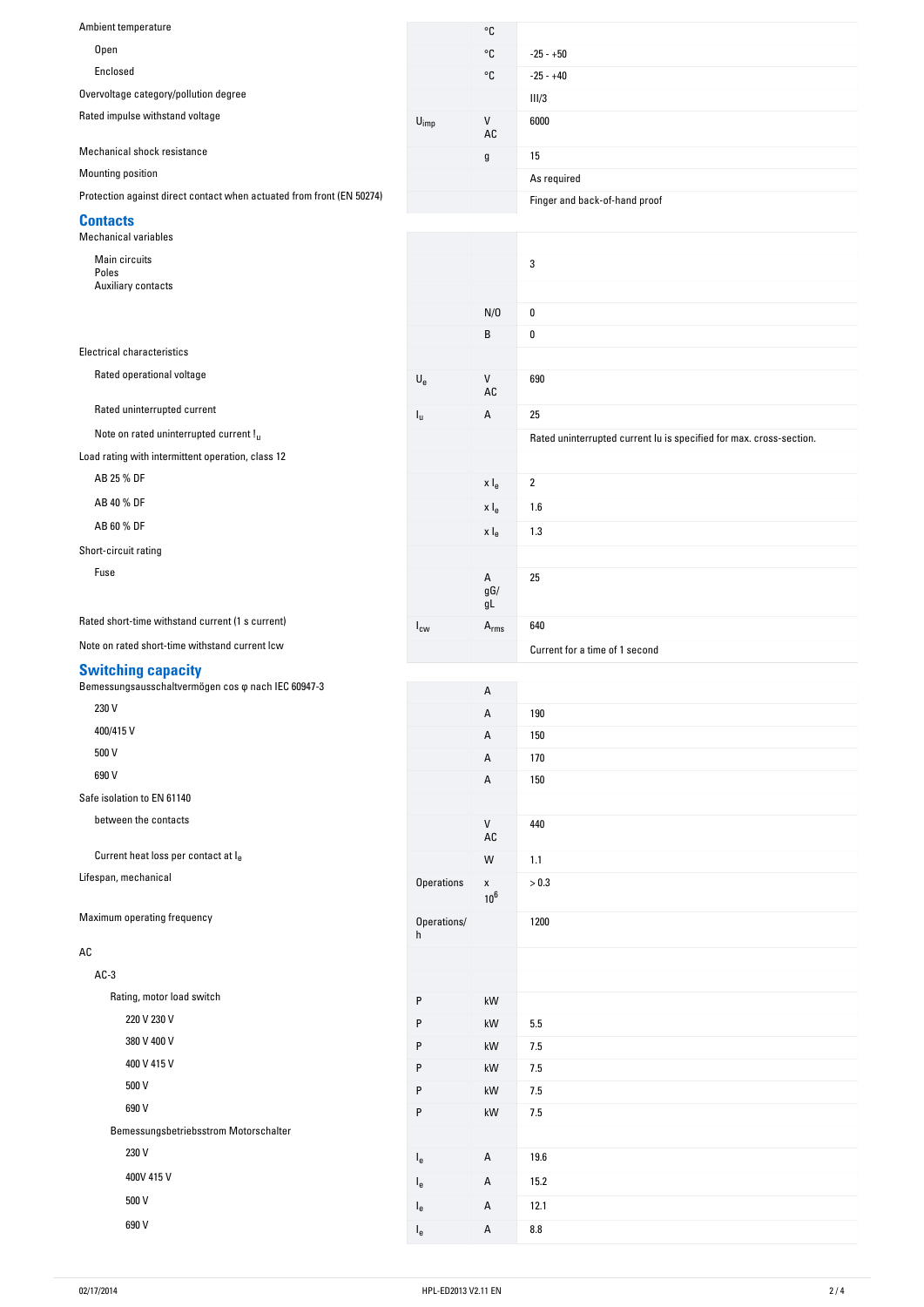| AC-21A                                        |                           |                 |                                          |
|-----------------------------------------------|---------------------------|-----------------|------------------------------------------|
|                                               |                           |                 |                                          |
| Bemessungsbetriebsstrom Lastschalter          |                           |                 |                                          |
| 440 V                                         | $I_{e}$                   | А               | 25                                       |
| AC-23A                                        |                           |                 |                                          |
| Bemessungsbetriebsleistung AC-23A, 50 - 60 Hz | $\mathsf{P}$              | kW              |                                          |
| 230 V                                         | P                         | kW              | $\overline{7}$                           |
| 400 V 415 V                                   | P                         | kW              | 13                                       |
| 500 V                                         | P                         | kW              | 11                                       |
| 690 V                                         | P                         | kW              | 11                                       |
| Bemessungsbetriebsstrom Motorschalter         |                           |                 |                                          |
| 230 V                                         | $\mathsf{I}_{\mathrm{e}}$ | А               | 25                                       |
| DC                                            |                           |                 |                                          |
| DC-1, Load-break switches $L/R = 1$ ms        |                           |                 |                                          |
| Rated operational current                     | $\mathsf{I}_{\mathsf{e}}$ | А               | 25                                       |
| Voltage per contact pair in series            |                           | V               | 60                                       |
| DC-23A, motor load switch $L/R = 15$ ms       |                           |                 |                                          |
| 24 V                                          |                           |                 |                                          |
| Rated operational current                     | $\mathsf{I}_{\mathsf{e}}$ | А               | 25                                       |
| Contacts                                      |                           | Quantity 1      |                                          |
| 48 V                                          |                           |                 |                                          |
| Rated operational current                     | $\mathsf{I}_\mathsf{e}$   | А               | 25                                       |
| Contacts                                      |                           | Quantity 2      |                                          |
| 60 V                                          |                           |                 |                                          |
| Rated operational current                     | $\mathsf{I}_{\mathsf{e}}$ | A               | 25                                       |
| Contacts                                      |                           | Quantity 3      |                                          |
| 120 V                                         |                           |                 |                                          |
| Rated operational current                     | $\mathsf{I}_\mathsf{e}$   | А               | 12                                       |
| Contacts                                      |                           | Quantity 3      |                                          |
| <b>Terminal capacities</b>                    |                           |                 |                                          |
| Flexible with ferrules to DIN 46228           |                           | mm <sup>2</sup> |                                          |
| Flexible with ferrule                         |                           | mm <sup>2</sup> | $1 \times (1 - 4)$<br>$2 \times (1 - 4)$ |
| <b>Terminal screw</b>                         |                           |                 | M4                                       |
| Max. tightening torque                        |                           | Nm              | 1.6                                      |

## **Technical-data-ETIM-5.0**

Low-voltage industrial components (EG000017) / Switch disconnector (EC000216) Electric engineering, automation, process control engineering / Low-voltage switch technology / Off-load switch, circuit breaker, control switch / Switch disconnector (ecl@ss8-27-37-14-03 [AKF060009]) Version as switch disconnector compact Yes version as main switch Yes Version as maintenance-/service switch Yes version as safety switch No.<br>
Version as safety switch No.<br>
Version as emergency stop installation Version as emergency stop installation which is a series of the series of the series of the series of the Vest<br>Max, rated operation voltage Ue AC and the Series of the Series of the Series of the Series of the Series of th Max. rated operation voltage Ue AC V 690 Rated permanent current Iu and 25 and 2012 12:5 and 2012 12:5 and 2012 12:5 and 2012 12:5 and 2012 12:5 and 20<br>Rated operation power AC-3, 400 V Rated operation power AC-3, 400 V kW 7.5 and the control of the control of the control of the control of the control of the control of the control of the control of the control of the control of the control of the control Rated operation power at AC-23, 400 V kW 13 Conditioned rated short-circuit current Iq kA 0 Number of poles 3 Number of auxiliary contacts as normally closed contact 0 Number of auxiliary contacts as normally open contact 0 Number of auxiliary contacts as change-over contact  $\mathbf 0$ Motor drive optional No. 2006 and No. 2006 and No. 2006 and No. 2006 and No. 2006 and No. 2006 and No. 2006 and No. 2006 and No. 2006 and No. 2006 and No. 2006 and No. 2006 and No. 2006 and No. 2006 and No. 2006 and No. 20 Motor drive integrated No. No. 2006 and the state of the state of the state of the state of the No. No. No. No<br>Notage release optional No. No. No. 2007 and the State of the State of the No. No. No. No. No. No. No. No. No. Voltage release optional<br>Device construction Built-in device fixed built-in technique<br>No Suitable for ground mounting No. 2006, the state of the state of the state of the state of the No. 2006, the No Suitable for front mounting No. 2006, the state of the state of the state of the state of the No. 2006, the No Suitable for front mounting center No. 2012 19:00 No. 2012 19:00 No. 2012 19:00 No. 2012 19:00 No. 2012 19:00 No Suitable for distribution board installation No Suitable for intermediate mounting No and Suite of the Suite of the Suite of the Suite of the No and No and No